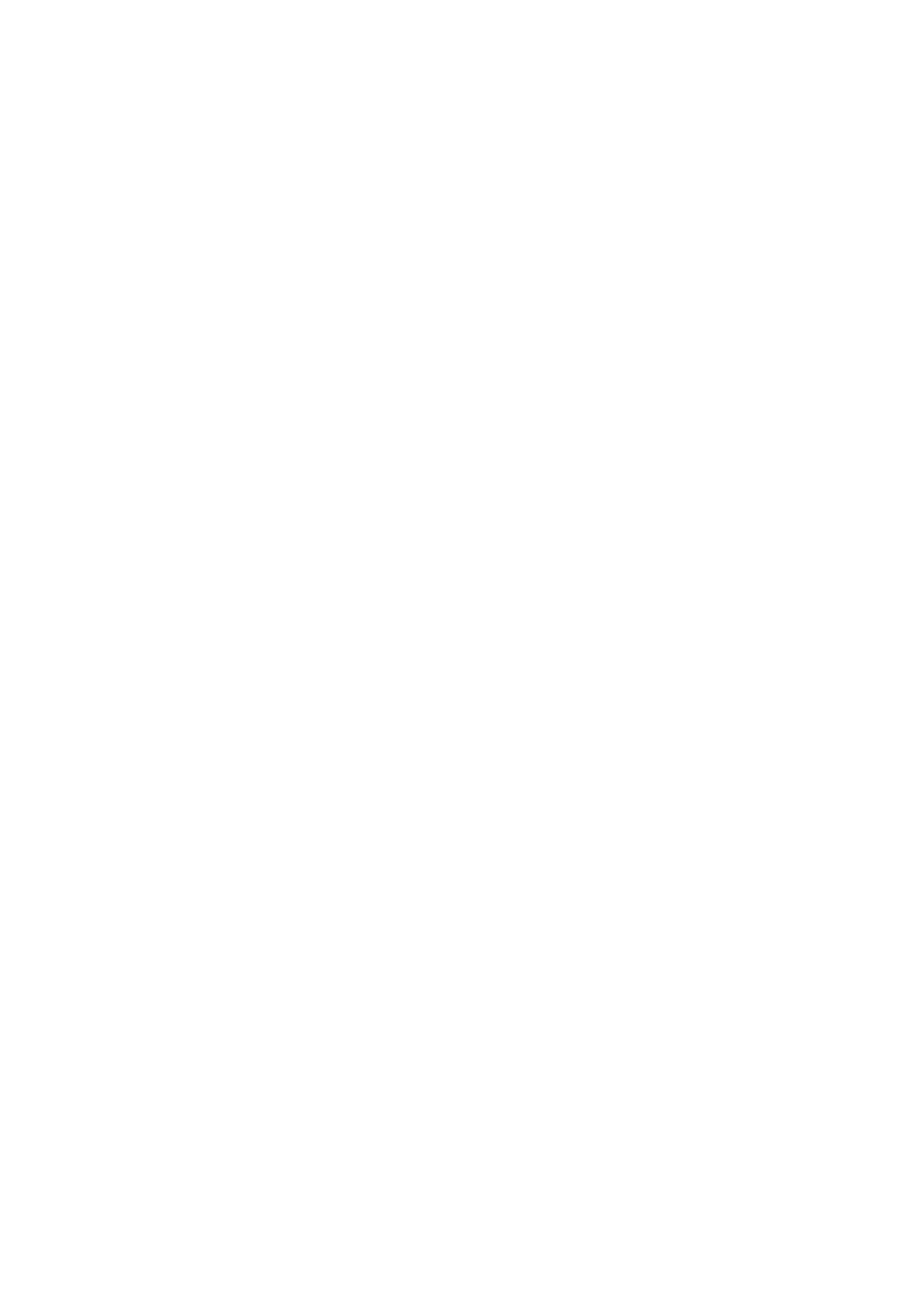### **Converting quantum coherence to genuine multipartite entanglement and nonlocality**

Ya Xi,<sup>1</sup> Tinggui Zhang,<sup>2,∗</sup> Zhu-Jun Zheng,<sup>1</sup> Xianqing Li-Jost,<sup>2,3</sup> and Shao-Ming Fei<sup>3,4,†</sup>

*<sup>1</sup>Department of Mathematics, South China University of Technology, GuangZhou 510640, China*

*<sup>2</sup>School of Mathematics and Statistics, Hainan Normal University, Haikou 571158, China*

*<sup>3</sup>Max-Planck-Institute for Mathematics in the Sciences, Leipzig 04103, Germany*

*<sup>4</sup>School of Mathematics and Sciences, Capital Normal University, Beijing 100048, China*

We study the relations between quantum coherence and quantum nonlocality, genuine quantum entanglement and genuine quantum nonlocality. We show that the coherence of a qubit state can be converted to the nonlocality of two-qubit states via incoherent operations. The results are also generalized to qudit case. Furthermore, rigorous relations between the quantum coherence of a single-partite state and the genuine multipartite quantum entanglement, as well as the genuine three-qubit quantum nonlocality are established.

#### **I. INTRODUCTION**

Quantum entanglement is a crucial resource for many quantum information processing tasks such as quantum teleportation, dense coding, and quantum key distribution; see [1] for a review. In particular, the genuinely multipartite entangled states [2] offer significant advantages in quantum tasks comparing with bipartite entanglement. They are the basic ingredients in measurementbased quantum computation [3], and are beneficial in various quantum communication protocols [4–6].

Besides the quantum entanglement, the quantum nonlocality is also of great importance in both understanding the conceptual foundations of quantum theory and quantum information processing such as building quantum protocols to decrease communication complexity [7, 8] and providing secure quantum communication [9, 10].

Comparing with quantum entanglement and quantum nonlocality which are defined for bipartite or multipartite systems, quantum coherence can be defined for single systems. Due to the superposition principle in quantum mechanics, it plays important roles in many researches such as quantum computation [11–13], quantum metrology [14–16].

It has been shown that coherence and quantum correlations can be converted to each other under certain scenarios. In [17], the authors show that any degree of coherence in some reference basis can be converted to entanglement via incoherent operations. In [18], the authors further show that any entanglement of bipartite pure states is the minimum of a suitable coherence measure over product bases and conversely, any coherence measure of pure states, with the extension to mixed states by the convex roof theory, is equal to the maximum entanglement generated by incoherent operations acting on the system and an incoherent ancilla. In [19], the authors prove that the creation of quantum discord with multipartite incoherent operations is bounded by the consumption of quantum coherence in its subsystems. In [20, 21] the authors show the conversion between quantum coherence and other convex resources including quantum fisher information and the "magic" ones.

In this paper, we study the relations among quantum coherence, genuine quantum entanglement, quantum nonlocality and genuine quantum nonlocality. We show that any nonzero coherence can be converted to genuine multipartite entanglement, quantum nonlocality and genuine multipartite nonlocality under incoherent operations.

#### **II. CONVERTING COHERENCE TO BIPARTITE NONLOCALITY**

The coherence of a quantum state depends on the reference basis. Throughout the paper, we fix the reference basis to be the computational basis. Let  $H_d$  denote a *d*-dimensional Hilbert space. The *l*1-norm coherence  $C_{l_1}(\rho^s)$  of a source quantum state  $\rho^s \in H_d$  is defined by [22], putation<br>space.<br>  $\lim_{x \to 0}$  sta $\lim_{x \to 0}$  =  $\sum_{x \in \mathbb{R}}$ 

$$
\mathcal{C}_{l_1}(\rho^s) = \sum_{i \neq j} |\rho^s_{ij}|,\tag{1}
$$

where  $|\rho_{ij}^s|$  denotes the absolute value of  $\rho_{ij}^s$ . The  $C_{l_1}(\rho) = \sum_{i \neq j} |\rho_{ij}|,$  (1)<br>where  $|\rho_{ij}^s|$  denotes the absolute value of  $\rho_{ij}^s$ . The<br>set of incoherent states is defined by  $\mathcal{I} \equiv \{ \rho = \sum_{i=0}^{d-1} p_i |i\rangle\langle i| |\sum_{i=0}^{d-1} p_i = 1 \}$ . And a completely positive and trace-preserving map  $\Lambda$  is called an incoherent opwhere  $|\rho_{ij}^s|$  denotes the absolute value<br>set of incoherent states is defined b<br> $\sum_{i=0}^{d-1} p_i |i\rangle\langle i||\sum_{i=0}^{d-1} p_i = 1$ . And a con<br>and trace-preserving map  $\Lambda$  is called ar<br>eration if it can be written as  $\Lambda(\rho) = \sum_{i$  $\int_j K_j \rho K_j^{\dagger}$ , where every  $K_j$  is incoherent in the sense that  $K_j \mathcal{I} K_j^{\dagger} \subseteq \mathcal{I}$ .

Concerning the nonlocality, we first consider two-qubit state  $\rho \equiv \rho^s \otimes |0\rangle\langle 0| \in H_2 \otimes H_2$ , where  $\rho^s$  is the source qubit state and  $|0\rangle\langle 0|$  is the initial state of an auxiliary qubit system. Let  $\Lambda$  be an incoherent operation on  $H_2 \otimes$  $H_2$ . We have the following result:

**Theorem 1.** *The state*  $\Lambda(\rho)$  *is Bell-nonlocal if and only if ρ <sup>s</sup> has non-vanishing coherence.*

*<sup>∗</sup>*Electronic address: tinggui333@163.com

*<sup>†</sup>*Electronic address: feishm@cnu.edu.cn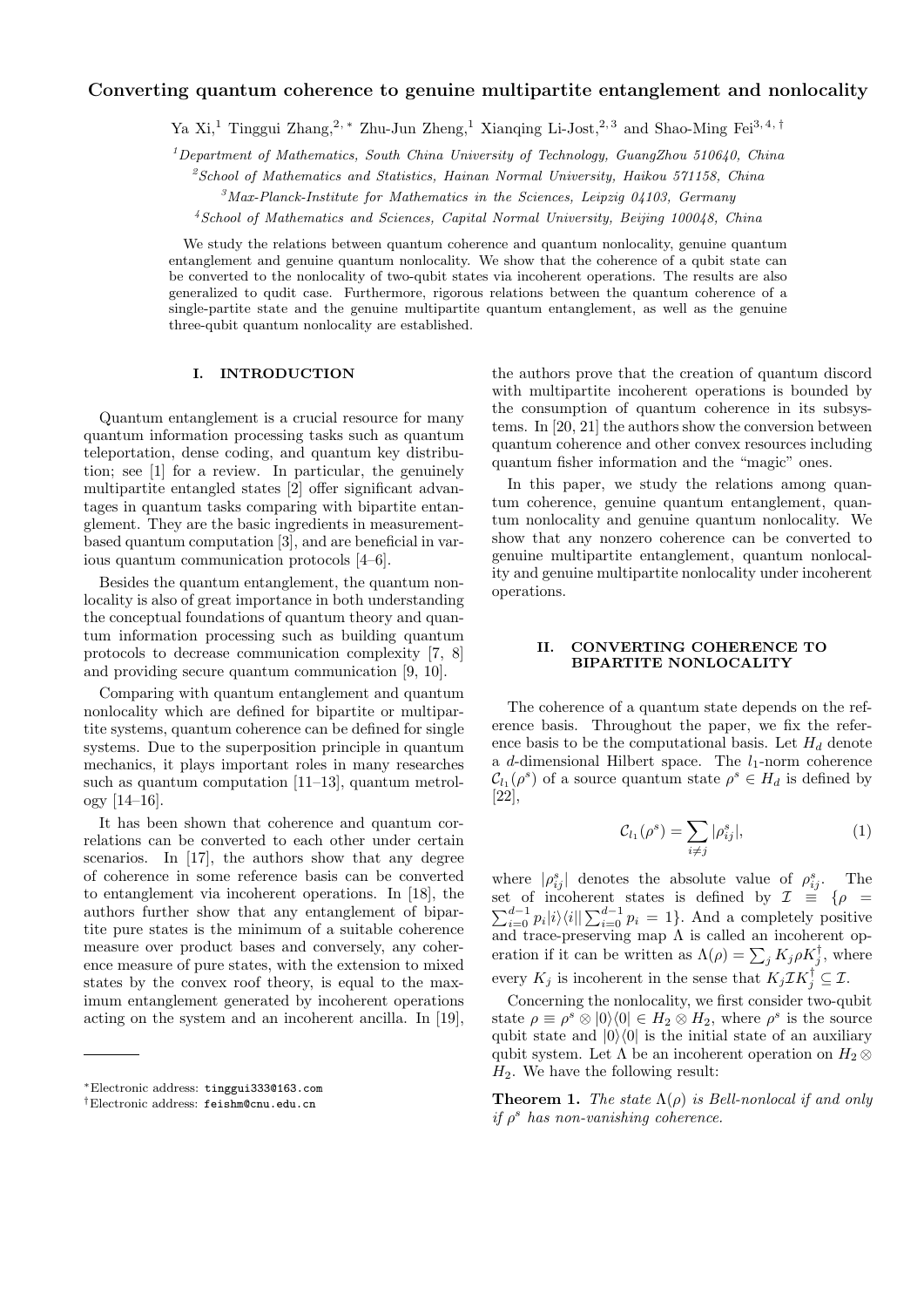

FIG. 1: One to one mapping between quantum coherence and quantum nonlocality under incoherent transformations. For initial incoherent states, under incoherent operations the resulting states admit local hidden variable (LHV) models. While for coherent states, the resulting states admit no local hidden variable (NLHV) models will be constraint to constraint the computational basis,  $\rho^s$  = [Proof]. Under computational basis,  $\rho^s$  =

 $\sum_{i,j=0}^{1} \rho_{ij}^{s} |i\rangle\langle j|$ . Taking Λ to be the two-qubit CNOT gate,  $\Lambda|i\rangle \otimes |j\rangle = |i\rangle \otimes |mod(i+j,2)\rangle$ , then  $\Lambda(\rho) =$  $j_k \rho_{jk}^s |jj\rangle \langle kk|$ . Denote *T* the 3 × 3 real matrix with entries given by  $t_{nm} = Tr(\Lambda(\rho)\sigma_n \otimes \sigma_m)$ , where  $\{\sigma_n\}_{n=1}^3$ are the standard Pauli matrices. Set  $U \equiv T^t T$  with  $t$ standing for the transposition of the matrices. Let  $\mu_1$ and  $\mu_2$  be the two larger eigenvalues of *U* and  $M(\Lambda(\rho)) \equiv$  $\mu_1 + \mu_2$ .

A state is non-local if it violates any Bell inequalities. For the two qubit state  $\Lambda(\rho)$ , the CHSH inequality says  $\langle \mathbb{B}_{CHSH} \rangle_{\Lambda(\rho)} \leq 2$ , where  $\mathbb{B}_{CHSH} = A_1 \otimes B_1 + A_1 \otimes B_2$  $B_2 + A_2 \otimes B_1 - A_2 \otimes B_2$ ,  $\langle \mathbb{B}_{CHSH} \rangle_{\Lambda(\rho)} = Tr(\Lambda(\rho) \mathbb{B}_{CHSH}),$  $A_i = \vec{a}_i \cdot \vec{\sigma}, B_j = \vec{b}_j \cdot \vec{\sigma}, i, j = 1, 2, \vec{\sigma} = (\sigma_1, \sigma_2, \sigma_3), \vec{a}_i$ and  $\vec{b}_j$  are unit real three dimensional vectors. The state  $Λ(ρ)$  violates the CHSH inequality if  $M(Λ(ρ)) > 1$  [23].

It is direct to verify that  $M(\Lambda(\rho)) = 1 + 4|\rho_{01}^s|^2$ . Therefore, the quantum state  $\Lambda(\rho)$  is non-local if  $|\rho_{01}^s| \neq 0$ , namely, if  $\rho^s$  has non-zero coherence.  $\Box$ 

Theorem 1 says that as long as the source state  $\rho^s$ has non-zero coherence, there exist incoherent operations such that the coherence in the state  $\rho^s$  can be converted to the Bell nonlocality of the state  $\Lambda(\rho)$ , see Fig. 1. As nonlocality necessarily implies entanglement, our conclusion is stronger than the one in [17], in which any degree of coherence can be converted to entanglement via incoherent operations.

In order to study the relations between the coherence and quantum nonlocality for high dimensional bipartite states  $\rho \in H_d \otimes H_d$ , we need the following fact. Let  $|e_{\alpha}\rangle$ ,  $\alpha = 0, 1, 2, \cdots, d - 1$ , be a basis of *H<sub>d</sub>*. Set *P* =  $P_A \otimes P_B$ , where  $P_A = (|e_\alpha\rangle, |e_\beta\rangle)^t$  for some  $\alpha \neq \beta$ , and<br>  $P_B = (|e_\gamma\rangle, |e_\lambda\rangle)^t$  for some  $\gamma \neq \lambda$ . Then<br>  $\widetilde{\rho} = \frac{P\rho P^\dagger}{\sqrt{P_B P^\dagger}}$  $P_B = (|e_\gamma\rangle, |e_\lambda\rangle)^t$  for some  $\gamma \neq \lambda$ . Then

$$
\widetilde{\rho} = \frac{P\rho P^\dagger}{Tr[P\rho P^\dagger]}
$$

is a "two-qubit" state. Since  $P_A^{\dagger} \sigma_i P_A$  and  $P_B^{\dagger} \sigma_i P_B$  have the same eigenvalues as  $\sigma_i$ , the state  $\rho$  is non-local if **Theorem 2.** For any source state  $\rho^s = \sum_{ij} \rho^s_{ij} |i\rangle\langle j| \in$ *H<sub>d</sub>*, *if for some*  $i \neq j$ ,  $| \rho_{ij}^s | >$  $\sqrt{1-(\rho_{ii}^s+\rho_{jj}^s)^2}$  $\frac{i i^{(i+p_{jj})}}{2}$ , then the *state*  $\rho^s \otimes |0\rangle\langle 0| \in H_d \otimes H_d$  *can be converted to be Bell-nonlocal via incoherent operations*  $\Lambda$  *such that*  $\Lambda(\rho^s \otimes |0\rangle\langle 0|)$  *violates a Bell-inequality.*<br>[Proof]. Note that  $\max |\langle \widetilde{\mathbb{B}}_{CHSH} \rangle_{\rho}|$  = *nonlocal via incoherent operations*  $\Lambda$  *such that*  $\Lambda(\rho^s \otimes \mathcal{O})$  $|0\rangle\langle0|$  *violates a Bell-inequality.* 

*noniocal via inconerent operations*  $\Lambda$  *such that*  $\Lambda(\rho^2 \otimes |0\rangle\langle 0|)$  *violates a Bell-inequality.*<br>
[Proof]. Note that  $\max |\langle \widetilde{\mathbb{B}}_{CHSH} \rangle_{\rho}|$  =  $\max Tr[P\rho P^{\dagger}] |Tr[\mathbb{B}_{CHSH}\widetilde{\rho}]|$  =  $2Tr[P\rho P^{\dagger}]\sqrt{M(\tilde{\rho})}$ . Associated with *M*(*n*e is a given of  $\frac{1}{\sqrt{\mathbb{B}}_{CHSH}}$ ) and  $\frac{1}{\mathbb{B}_{CHSH}}$  and  $\frac{1}{\mathbb{B}_{CHSH}}$  and  $\frac{1}{\mathbb{B}_{CHSH}}$  and  $\frac{1}{\mathbb{B}_{CHSH}}$  and  $\frac{1}{\mathbb{B}_{CHSH}}$  and  $\frac{1}{\mathbb{B}_{CHSH}}$  and  $\frac{1}{\mathbb{B}_{CHSH}}$  are  $\frac{1}{\mathbb{B}_{CHSH}}$  and  $\frac{1$ ing projector *P*,  $Tr[P\Lambda(\rho)P^{\dagger}] = \rho_{ii}^{s} + \rho_{jj}^{s}$  and  $M(\widetilde{\Lambda(\rho)})$  =  $\sqrt{(\rho_{ii}^s + \rho_{jj}^s)^2 + 4|\rho_{ij}^s|^2}/(\rho_{ii}^s + \rho_{jj}^s)$  for *Proof*]. Not<br>ax  $Tr[\widetilde{B}_{CHSH} \rho]$ <br> $Tr[P \rho P^{\dagger}] \sqrt{M(\widetilde{\rho})}$ .<br>g projector P,<br> $M(\widetilde{\Lambda(\rho)}) = \sqrt{\frac{M(\widetilde{\Lambda(\rho)})}{M(\widetilde{\rho})}}$ some  $i \neq j$ . Then  $2(\rho_{ii}^s + \rho_{jj}^s)\sqrt{\frac{j}{j}}$  $\rho_{ii}^s + \rho_{jj}^s$  and<br>  $\rho_{ii}^2 / (\rho_{ii}^s + \rho_{jj}^s)$  for<br>  $\sqrt{M(\widetilde{\Lambda(\rho)})} > 2$  if and only if  $|\rho_{ij}^s|$  >  $\sqrt{1-(\rho_{ii}^s+\rho_{jj}^s)^2}$  $\frac{i i^{1} P_{jj}^{1}}{2}$ . Therefore, if  $|\rho_{ij}^s|$  > *v*<sub>1−( $\rho_{ii}^s$ + $\rho_{jj}^s$ )<sup>2</sup></sub>  $\frac{a_{ii} + p_{jj} - q_{jj}}{2}$ , the state  $\rho^s \otimes |0\rangle\langle0|$  can be converted to a Bell-nonlocal state via incoherent operations such that  $\Lambda(\rho^s \otimes |0\rangle\langle 0|)$  violates a Bell-inequality.  $\Box$ 

In particular, if  $\rho^s$  is a rank two state,  $\rho^s_{kk} > 0$ ,  $\rho^s_{ll} > 0$ and  $\rho_{kk}^s + \rho_{ll}^s = 1$  for some  $k \neq l$ , the  $|\rho_{kl}^s| > 0$  if  $\rho^s$ is coherent. Taking  $P_A = P_B = (|e_k\rangle, |e_l\rangle)^t$ , one gets  $Tr[P\Lambda(\rho)P^{\dagger}] \sqrt{M(\Lambda(\rho))} = \sqrt{1+4|\rho_{kl}^s|^2} > 1.$  By the  $\mathcal{B}$  |0) (0|) violate<br>if  $\rho^s$  is a rank t<br>= 1 for some k<br>king  $P_A = P_E$ <br> $M(\widehat{\Lambda(\rho)}) = \sqrt{\frac{M(\widehat{\Lambda(\rho)})}{M(\widehat{\Lambda(\rho)})}}$ proof of Theorem 2, we have the following necessary and sufficient conclusion:

**Corollary.** If the source state  $\rho^s \in H_d$  has rank two, then the state  $\rho^s \otimes |0\rangle\langle 0|$  can be converted to be Bellnonlocal under incoherent operations if and only if  $\rho^s$  is coherent.

Based on the von Neumann relative entropy  $S(\rho \parallel \sigma)$ of two quantum states  $\rho$  and  $\sigma$ , in [24] the authors studied a unified characterization of quantum correlations for entanglement  $\mathcal{E}(\rho) = \min_{\sigma \in \mathcal{S}} S(\rho \parallel \sigma)$ , discord *D*(*b m*) degrees the *con countain control of two quantum states ρ* and *σ*, in [24] the authors studied a unified characterization of quantum correlations for entanglement  $\mathcal{E}(\rho) = \inf_{\sigma \in S} S(\rho \parallel \sigma)$ , discord nonlocality  $\mathcal{N}(\rho) = \min_{\sigma \in \mathcal{L}} S(\rho \parallel \sigma)$ , as well as the coherence  $\mathcal{C}_r(\rho) = \min_{\sigma \in \mathcal{I}} S(\rho \parallel \sigma)$ , where *S*, *CC*, *U* and *L* stand for the sets of separable states, classically correlated states, unsteerable states, the states admitting local hidden variable models, respectively. Since  $\mathcal{I} \subset \mathcal{CC} \subset \mathcal{S} \subset \mathcal{U} \subset \mathcal{L}$ ,  $C_r(p) = \lim_{\sigma \in \mathcal{I}} \mathcal{L}(\rho \parallel \sigma),$  where  $\sigma$ ,  $\mathcal{C}\mathcal{C}$ ,  $\mathcal{C}\mathcal{C}$ , and  $\mathcal{L}$  stand for the sets of separable states, classically correlated states, unsteerable states, the states admitting local hidden variabl the sets of separable states, classically correlated states,<br>unsteerable states, the states admitting local hidden vari-<br>able models, respectively. Since  $\mathcal{I} \subset \mathcal{CC} \subset \mathcal{S} \subset \mathcal{U} \subset \mathcal{L}$ ,<br>one has the relation  $\mathcal$  $N$ . We have the following general conclusion.

**Theorem 3.** *The quantum correlation of a bipartite state*  $\Lambda(\rho^s \otimes |0\rangle\langle0|^A)$  *generated by incoherent operation* Λ *on an initial source qudit state ρ <sup>s</sup> and an ancilla state*  $|0\rangle\langle0|^A$  *of system A is upper bounded by the relative entropy coherence ρ s ,*

$$
Q(\Lambda(\rho^s \otimes |0\rangle\langle 0|^A)) \leq C_r(\rho^s). \tag{2}
$$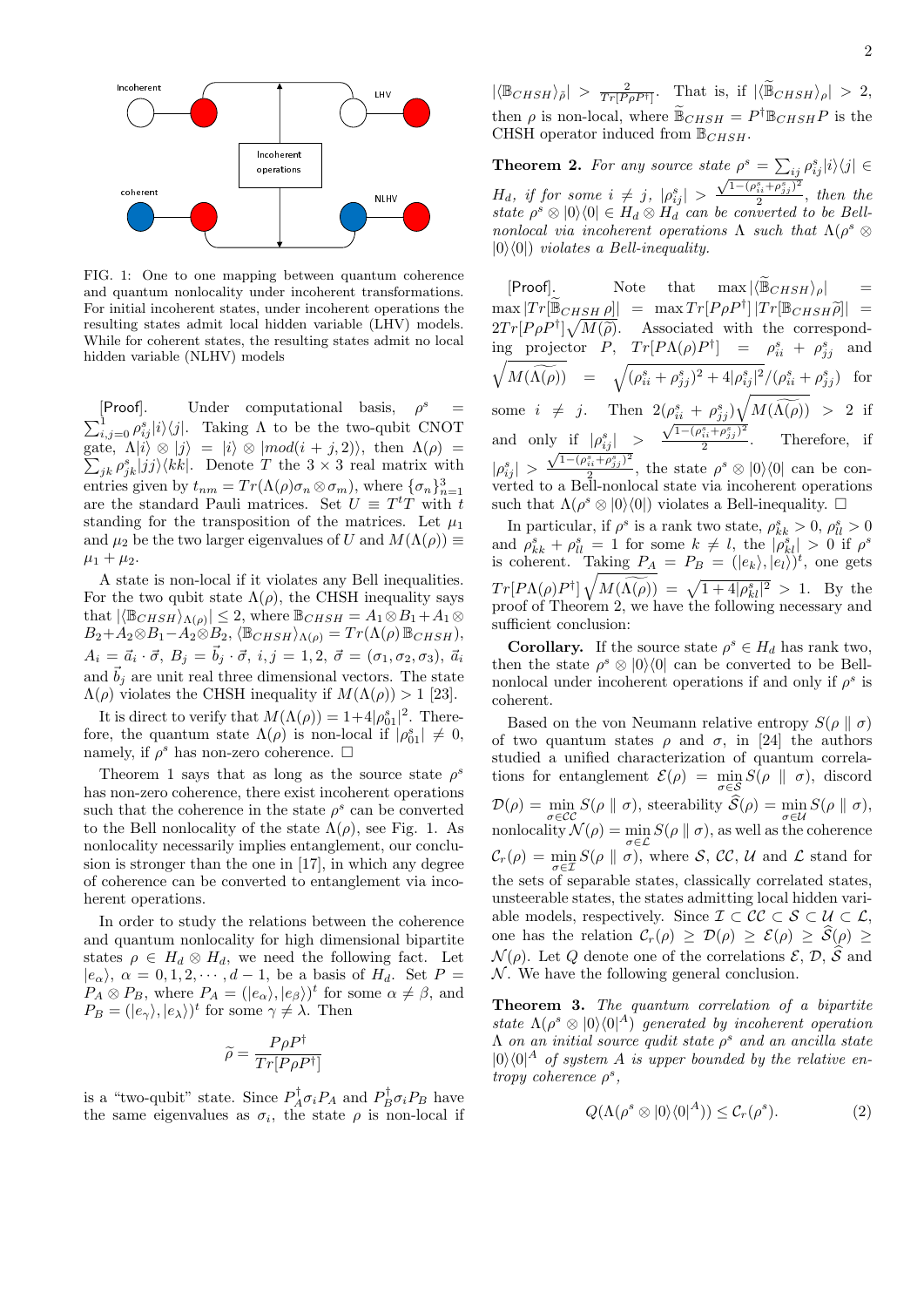[Proof]. Let  $\sigma^s$  be the closet incoherent state to  $\rho^s$ , i.e.  $\mathcal{C}_r(\rho^s) = S(\rho^s \| \sigma^s)$ . And  $S(\rho^s \| \sigma^s) = S(\rho^s \otimes$  $|0\rangle\langle0|^A||\sigma^s\otimes|0\rangle\langle0|^A|$  [17]. Based on the monotonicity of *S* under completely positive operations  $\Lambda$ ,  $S(\Lambda(\rho) \| \Lambda(\sigma)) \leq$  $S(\rho||\sigma)$ , we have  $S(\rho^s \otimes |0\rangle\langle0|^A||\sigma^s \otimes |0\rangle\langle0|^A) \geq S(\Lambda(\rho^s \otimes$  $|0\rangle\langle0|^A\rangle\|\Lambda(\sigma^s\otimes|0\rangle\langle0|^A\rangle).$  Since  $\Lambda(\sigma^s\otimes|0\rangle\langle0|^A)$  is an incoherent state, it is also classically correlated, separable, unsteerable and local. Therefore, we get  $\mathcal{C}_r(\rho^s) \;=\; S(\rho^s\|\sigma^s) \;=\; S(\rho^s\otimes |0\rangle\langle 0|^A\|\sigma^s\otimes |0\rangle\langle 0|^A) \;\geq$  $S(\Lambda(\rho^s \otimes |0\rangle\langle0|^A)| |A(\sigma^s \otimes |0\rangle\langle0|^A)) \geq \mathcal{C}_r(\Lambda(\rho^s \otimes |0\rangle\langle0|^A)) \geq$  $Q(\Lambda(\rho^s\otimes|0\rangle\langle0|^A))$ .  $\Box$ 

Theorem 3 provides a lower bound of  $C_r(\rho^s)$ , given by the distance-based quantum correlations *Q* between the source state and ancilla state under incoherent operations. In fact, due to the relation between the relative entropy of coherence and the  $l_1$ -norm coherence,  $\mathcal{C}_r(\rho^s) \leq \log_2(d)\mathcal{C}_{l_1}(\rho^s)$  [25], (2) gives rise to  $Q(\Lambda(\rho^s \otimes$  $|0\rangle\langle 0|^A)$   $\leq \log_2(d)C_{l_1}(\rho^s)$ , which presents also an upper bound of quantum correlation measures by the  $l_1$ -norm coherence.

#### **III. CONVERTING COHERENCE TO GENUINE TRIPARTITE ENTANGLEMENT AND NONLOCALITY**

Coherence to genuine tripartite entanglement Different from the ones in bipartite systems, states in tripartite systems can be not only entangled or non-locally correlated, but also genuinely entangled or genuinely nonlocally correlated. Genuine multipartite entanglement is an important type of entanglement which offers significant advantages in quantum tasks comparing with bipartite entanglement [1]. It is also the basic ingredient in measurement-based quantum computation [3], and in various quantum communication protocols [26] including secret sharing [27, 28]. A genuinely multipartite entangled mixed state is defined to be one that cannot be written as a convex combination of bi-separable pure states. We consider general three-qudit case. Let  $\rho^s$  be the qudit source state,  $|0\rangle\langle 0|^A$  and  $|0\rangle\langle 0|^B$  the initial states of the auxiliary qudits *A* and *B*, respectively.

**Theorem 4.** The state  $\rho^s \otimes |0\rangle\langle 0|^A \otimes |0\rangle\langle 0|^B$  can be con*verted to a genuinely tripartite entangled state under incoherent operations if and only if*  $\rho^s$  *is coherent.* 

[Proof]. If there exist incoherent operations such that  $\rho^s \otimes |0\rangle\langle 0|^A \otimes |0\rangle\langle 0|^B$  is converted to a genuinely tripartite entangled one, by Theorem 3  $\rho^s$  must be coherent. Conversely, consider the incoherent unitary op- $\text{arctan} \mathcal{U} = \sum_{i=0}^{d-1} \sum_{j=0}^{d-1} \sum_{k=0}^{d-1} |i\rangle\langle i| \otimes |mod(i+j,d)\rangle\langle j| \otimes j$  $|mod(i+k,d)\rangle\langle k|$ . We have  $\mathcal{U}(\rho^s \otimes |0\rangle\langle 0|^A \otimes |0\rangle\langle 0|^B) =$  $\Sigma_{ij}\rho^s_{ij}|i\rangle\langle j|\otimes|i\rangle\langle j|\otimes|i\rangle\langle j|. \hbox{ If } \mathcal{U}(\rho^s\otimes|0\rangle\langle0|^A\otimes|0\rangle\langle0|^B) \hbox{ is}$ a pure state, using the genuine mutipartite concurrence  $C_{gme}(|\Psi\rangle) = \min_{C \in \{C, \bar{C}\}}$  $\overline{2(1-Tr(Tr_C(|\Psi\rangle\langle\Psi|))^2)}$  [29], where  $\{C, \bar{C}\}\$  denotes bipartite decompositions of  $|\Psi\rangle$ ,

 $3$ <br>
we get  $C_{gme}(\mathcal{U}(\rho^{s}\otimes|0\rangle\langle0|^{A}\otimes|0\rangle\langle0|^{B}))=2\sqrt{\Sigma_{k\neq l}\rho^{s}_{kk}\rho^{s}_{ll}}.$ This genuine mutipartite concurrence is great than zero if  $C_{l_1}(\rho^s) \neq 0$ , since in this case there must exist some *k* and *l* such that  $|\rho_{kl}^s| \neq 0$ , namely,  $\rho_{kk}^s \neq 0$  and  $\rho_{ll}^s \neq 0$ due to the positivity of a density matrix. Therefore,  $\mathcal{U}(\rho^s \otimes |0\rangle\langle0|^A \otimes |0\rangle\langle0|^B)$  is a genuine tripartite entangled state. If the state  $\mathcal{U}(\rho^s \otimes |0\rangle\langle0|^A \otimes |0\rangle\langle0|^B)$  is a  $\text{mixed one}, \mathcal{U}(\rho^s \otimes |0\rangle\langle0|^A \otimes |0\rangle\langle0|^B) = \mathcal{U}(\Sigma_k p_k |\psi_k\rangle\langle\psi_k|^s \otimes$  $|0\rangle\langle 0|^A \otimes |0\rangle\langle 0|^B) = \sum_k p_k \mathcal{U}(|\psi_k\rangle\langle \psi_k|^s \otimes |0\rangle\langle 0|^A \otimes |0\rangle\langle 0|^B).$ If  $C_{l_1}(\rho^s) \neq 0$ , given the convexity of coherence measures, there will exist some  $\mathcal{U}(|\psi_k\rangle \langle \psi_k|^s \otimes |0\rangle \langle 0|^A \otimes |0\rangle \langle 0|^B)$ which is coherent. By the above proof about pure states, we can get  $C_{gme}(\mathcal{U}(\rho^s \otimes |0\rangle\langle0|^A \otimes |0\rangle\langle0|^B)) =$  $\min_{\{p_k,|\psi_k\rangle\}}\Sigma_k p_k C_{gme}(\mathcal{U}(|\psi_k\rangle\langle\psi_k|^s\otimes|0\rangle\langle0|^A\otimes|0\rangle\langle0|^B))>0.$ Then  $\rho^s \otimes |0\rangle\langle 0|^A \otimes |0\rangle\langle 0|^B$  can be converted to a genuinely

tripartite entangled state via incoherent operations if and only if  $\rho^s$  is coherent.  $\square$ 

*Remark* 1) When  $C_{l_1}(\rho^s) = 1$ , i.e.,  $|\rho_{01}^s| = 1/2$ ,  $U(\rho^s \otimes |0\rangle\langle0|^A \otimes |0\rangle\langle0|^B)$  is just the GHZ state, (*|*000*)* + *|*111*⟩*)*/* 2.

2) For arbitrary  $\rho^s$  and incoherent operation  $\mathcal{U}$ , it is impossible that  $\mathcal{U}(\rho^s \otimes |0\rangle\langle0|^A \otimes |0\rangle\langle0|^B)$  is the state  $|W\rangle = (|001\rangle + |010\rangle + |100\rangle)/\sqrt{3}$ . The reason is  $\mathcal{C}_{l_1}(\mathcal{U}(\rho^s\otimes |0\rangle\langle0|^A\otimes |0\rangle\langle0|^B))\leq \mathcal{C}_{l_1}(\rho^s\otimes |0\rangle\langle0|^A\otimes 1)$  $|0\rangle\langle0|^{B}$  =  $C_{l_1}(\rho^s)$ , but  $C_{l_1}(|W\rangle\langle W|) = 2 > C_{l_1}(\rho^s)$ , where  $\mathcal{C}_{l_1}(\rho^s) = 2|\rho_{01}^s| \leq 2\sqrt{\rho_{00}^s \rho_{11}^s} \leq 2\sqrt{(\frac{\rho_{00}^s + \rho_{11}^s}{2})^2} = 1$  by the fact that  $\rho^s$  is semipositive definite with trace one.

In particular, by the similar method with Theorem 4, it is direct to get that the state  $\rho^s$  can be converted to a genuinely multipartite entangled state under incoherent operations if and only if  $\rho^s$  is coherent. In order to illustrate this, we will give the following Example.

[*Example*] Consider the n-qubit quantum state  $\Lambda(\rho^s \otimes$  $|0\rangle\langle0|\otimes\cdots\otimes|0\rangle\langle0|)$ , where  $\Lambda = \sum_{i=0}^{1} \sum_{j=0}^{1} \cdots \sum_{k=0}^{1} |i\rangle\langle i| \otimes$  $|mod(i + j, 2)\rangle\langle j| \otimes \cdots \otimes |mod(i + k, 2)\rangle\langle k|$ , then  $\Lambda(\rho^s \otimes$  $|0\rangle\langle 0| \otimes \cdots |0\rangle\langle 0|) = \sum_{i,j} \rho_{ij}^s |i\rangle\langle j| \otimes |i\rangle\langle j| \otimes \cdots \otimes |i\rangle\langle j|.$ The genuine mutipartite concurrence is given by [30],  $C_{gme}(\Lambda(\rho^s \otimes |0\rangle\langle0| \otimes \cdots \otimes |0\rangle\langle0|)) = 2|\rho^s_{01}|.$  Namely,  $\rho^s$ can be converted to an n-qubit genuine entangled state if and only if  $\rho^s$  is a coherent state.

Coherence to genuine tripartite nonlocality Quantum nonlocality can be revealed via violations of various Bell inequalities. It has been recognized that quantum nonlocality is not only a puzzling aspect of nature, but also an important resource for quantum information processing, such as building quantum protocols to decrease communication complexity [7, 8] and providing secure quantum communication [9, 10]. For tripartite case, there are so called genuine tripartite nonlocality and three-way nonlocal correlations. If Alice, Bob and Charlie perform measurement *X*, *Y* and *Z* on the three subsystems, respectively, with outcomes  $x, y$ and *z*, and the probability correlations  $P(xyz|XYZ)$ among the measurement outcomes can be written as in the hybrid local-nonlocal form [31],  $P(xyz|XYZ)$  =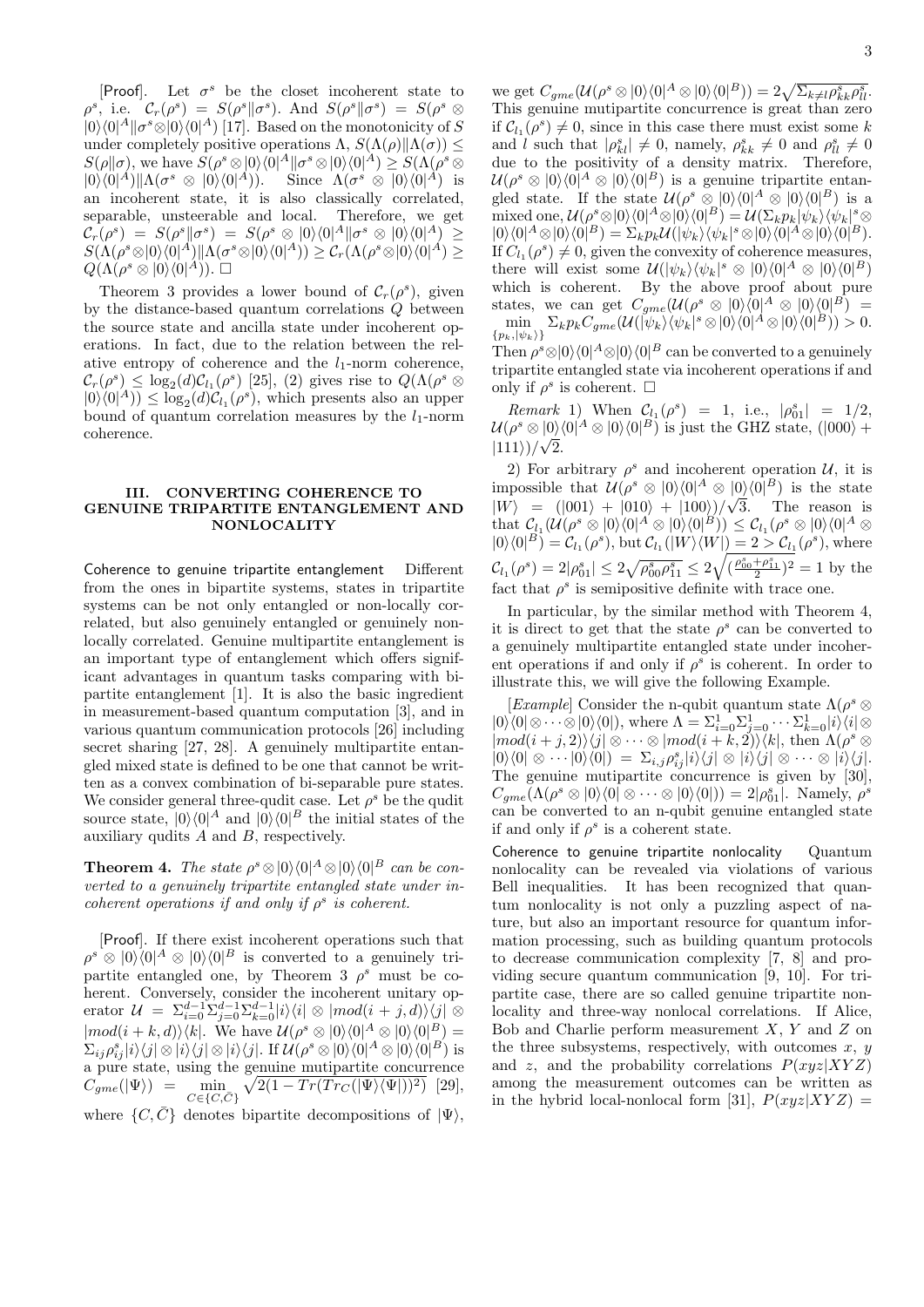$_{\lambda }q_{\lambda }P_{\lambda }(xy|XY)P_{\lambda }(z|Z)+\sum_{\mu }q_{\mu }P_{\mu }(xz|XZ)P_{\mu }(y|Y)+ \label{eq:2.10}$  $\sum_{\lambda} q_{\lambda} P_{\lambda}(xy|XY)P_{\lambda}(z|Z) + \sum_{\mu} q_{\mu} P_{\mu}(xz|XZ)P_{\mu}(y|Y) + \sum_{\nu} q_{\nu} P_{\nu}(yz|YZ)P_{\nu}(x|X),$  where  $0 \le q_{\lambda}, q_{\mu}, q_{\nu} \le 1$  and  $\sum_{\mu} q_{\mu} + \sum_{\nu} q_{\nu} = 1$ , then the correlations are called Svetlichny local. Otherwise we call them genuinely Svetlichny nonlocal. Concerning the coherence and the genuine three qubit nonlocality, we have the following conclusion.

**Theorem 5.** *If*  $C_{l_1}(\rho^s) > \sqrt{\frac{1}{2}}$ , then the state  $\rho^s \otimes$  $|0\rangle\langle0|^A\otimes|0\rangle\langle0|^B$  *can be converted to be a genuinely threequbit nonlocal state via incoherent operations.*

[Proof]. It has been shown that a three-qubit state *|*Ψ*⟩* admits bi-local hidden variable model if the mean value of the Svetlichny operator *S* is bounded [31],  $|\langle \Psi | \mathcal{S} | \Psi \rangle|$   $\leq$ 4. While in [32] the authors show that for any threequbit quantum state  $\rho$ , the maximal mean value of the Svetlichny operator *S* satisfies:  $\max |\langle S \rangle_{\rho}| \leq 4\lambda_1$ , where  $\lambda_1$  is the maximum singular value of the matrix  $m =$  $(m_{j,ik})$ , with  $m_{ijk} = Tr[\rho(\sigma_i \otimes \sigma_j \otimes \sigma_k)], i, j, k = 1, 2, 3.$ It is easily calculated that  $\lambda_1(\mathcal{U}(\rho^s \otimes |0\rangle\langle0|^A \otimes |0\rangle\langle0|^B)) =$  $2\sqrt{2}|\rho_{01}^s| = \sqrt{2}C_{l_1}(\rho^s)$ . Therefore, if  $C_{l_1}(\rho^s) > \sqrt{\frac{1}{2}}$ ,  $\mathcal{U}(\rho^s \otimes |0\rangle\langle0|^A \otimes |0\rangle\langle0|^B)$  is a genuinely three-qubit nonlocal state.  $\Box$ 

The violation of the Svetlichny inequality is only a sufficient condition of genuine three-qubit nonlocalilty. In [33] other three-qubit genuine nonlocality, three-way nonlocal correlations, have been studied. Let us consider the  $\mathcal{T}$  inequality,  $\langle \mathcal{T} \rangle \equiv \langle X_0 Y_0 \rangle + \langle X_0 Z_0 \rangle +$  $\langle Y_0 Z_1 \rangle - \langle X_1 Y_1 Z_0 \rangle + \langle X_1 Y_1 Z_1 \rangle \leq 3$ , and the *N S* inequality,  $\langle \mathcal{N} \mathcal{S} \rangle \equiv \langle X_0 Y_1 \rangle + \langle X_1 Z_0 \rangle + \langle Y_0 Z_1 \rangle + \langle X_0 Y_0 Z_0 \rangle \langle X_1 Y_1 Z_1 \rangle \leq 3$  given in [33], where  $\langle X_i Y_j Z_k \rangle$  =  $\frac{dy}{dx}(x-1)^{x+y+z}p(xyz|X_iY_jZ_k)$  and  $X_i, Y_j, Z_k, i, j, k =$  $0, 1$ , have binary outcomes  $x, y, z$ . By numerical calculation, we can see the violation of these two inequalities, see Fig. 2.



FIG. 2: The surfaces of  $\langle \mathcal{T} \rangle$ ,  $\langle \mathcal{NS} \rangle$ ,  $\mathcal{C}(\mathcal{T})$  and  $\mathcal{C}(\mathcal{NS})$  with respect to state  $\rho^s$ .  $\langle \mathcal{T} \rangle$  and  $\langle \mathcal{NS} \rangle$  are the corresponding values of the state  $U(\rho^s \otimes |0\rangle\langle0|^A \otimes |0\rangle\langle0|^B), C(\mathcal{T})$  ( $C(\mathcal{NS})$ ) is the coherence of  $\rho^s$  such that  $\mathcal{U}(\rho^s \otimes |0\rangle\langle 0|^A \otimes |0\rangle\langle 0|^B)$  violate the  $\mathcal{T}(\mathcal{NS})$  inequality, and  $a + ib = \rho_{01}^s$ .

In fact, for  $\langle \mathcal{T} \rangle$ , taking  $X_0 = Y_0 = \sigma_3$ ,  $X_1 = Y_1 = \sigma_1$ ,  $Z_0 = \frac{1}{\sqrt{2}}$  $\frac{1}{2}(\sigma_3 - \sigma_1), Z_1 = \frac{1}{\sqrt{2}}$  $\frac{1}{2}(\sigma_3 + \sigma_1)$ , we have  $\langle \mathcal{T} \rangle$  of  $\mathcal{U}(\rho^s \otimes |0\rangle\langle0|^A \otimes |0\rangle\langle0|^B) : \langle \mathcal{T} \rangle = 1 + \sqrt{2} + \sqrt{2}(\rho_{01}^s + \rho_{11}^s)$  $\rho_{10}^{\alpha}$  = 1 +  $\sqrt{2}$  + 2 $\sqrt{2}a$ . And taking *X*<sub>0</sub> = *Y*<sub>0</sub> = *z*<sub>3</sub>,  $X_1 = Y_1 = \sigma_1, Z_0 = \frac{1}{\sqrt{2}}$  $Z_2(\sigma_3 + \sigma_1), Z_1 = \frac{1}{\sqrt{2}}$  $Z_1 = \frac{1}{\sqrt{2}}(\sigma_3 - \sigma_1)$ , we have  $\langle T \rangle = 1 + \sqrt{2} - \sqrt{2}(\rho_{01}^s + \rho_{10}^s) = 1 + \sqrt{2} - 2\sqrt{2}a$ . Therefore, from  $\langle \mathcal{T} \rangle > 3$ , we get  $|a| > \frac{\sqrt{2}-1}{2}$ . Namely, if  $|a| > \frac{\sqrt{2}-1}{2}$ , the state *U*( $\rho$ <sup>s</sup> ⊗|0*)* $\langle 0|^{A} \otimes |0\rangle \langle 0|^{B}$ ) violates the  $\mathcal{T}$  inequalities. Similarly, we have that if  $|a| > 0$ , the state  $\mathcal{U}(\rho^s \otimes |0\rangle\langle0|^A \otimes |0\rangle\langle0|^B)$  violates the  $\mathcal{NS}$  inequalities.

We summarize the corresponding lower bounds of  $\mathcal{C}_{l_1}(\rho^s)$  that under incoherent operation *U* the state  $\rho^s$ can be converted to  $\mathcal{U}(\rho^s \otimes |0\rangle\langle0|^A \otimes |0\rangle\langle0|^B)$  which is genuinely tripartite entangled (GME), the genuinely Svetlichny  $(S)$ ,  $T$  and  $\mathcal{N}S$  nonlocal in Table 1.

|       |              |                          | SIGNET |
|-------|--------------|--------------------------|--------|
| (6.6) | $1/\sqrt{2}$ | $\cdot \cdot \sqrt{2}$ . |        |

TABLE I: The lower bounds of  $C_{l_1}(\rho^s)$  exhibiting genuine three qubit entanglement and violating the Svetlichny,  $\mathcal T$  and *N S* inequalities.

#### **IV. CONCLUSIONS AND DISCUSSIONS**

We have established rigorous relations between the conversion of quantum coherence and bipartite nonlocality, tripartite genuine entanglement and genuine nonlocality. It has been proven that any nonzero coherence of a source qubit state  $\rho^s$  can be converted to the Bell-nonlocality under incoherent transformations. Moreover, any arbitrary dimensional tripartite state  $\rho$ <sup>s</sup>  $\otimes$  $|0\rangle\langle0|^A \otimes |0\rangle\langle0|^B$  can be converted to a genuinely tripartite entangled state under incoherent operations as long as  $\rho^s$  is coherent. And when  $\mathcal{C}_{l_1}(\rho^s) \in (\sqrt{\frac{1}{2}}, 1],$ i.e.,  $|\rho_{01}^s| \in (\frac{1}{2\sqrt{3}})$  $\frac{1}{2\sqrt{2}}, \frac{1}{2}$ , the state  $\rho^s \otimes |0\rangle\langle 0|^A \otimes |0\rangle\langle 0|^B$  can be converted to a genuinely three-qubit nonlocal state. While to exhibit the NS three way nonlocality, nonzero coherence of  $\rho^s$  suffices. Besides the one to one correspondence between coherence and entanglement, our results show further the tight relations between the coherence and quantum nonlocality, genuine tripartite entanglement and genuine tripartite nonlocality.

**Acknowledgments** We are grateful to the referees for constructive suggestions. This project is supported by the China Scholarship Council, the National Natural Science Foundation of China (Grants No.11571119, No.11861031, 11675113 and 11501153) and Beijing Municipal Commission of Education (KZ201810028042).